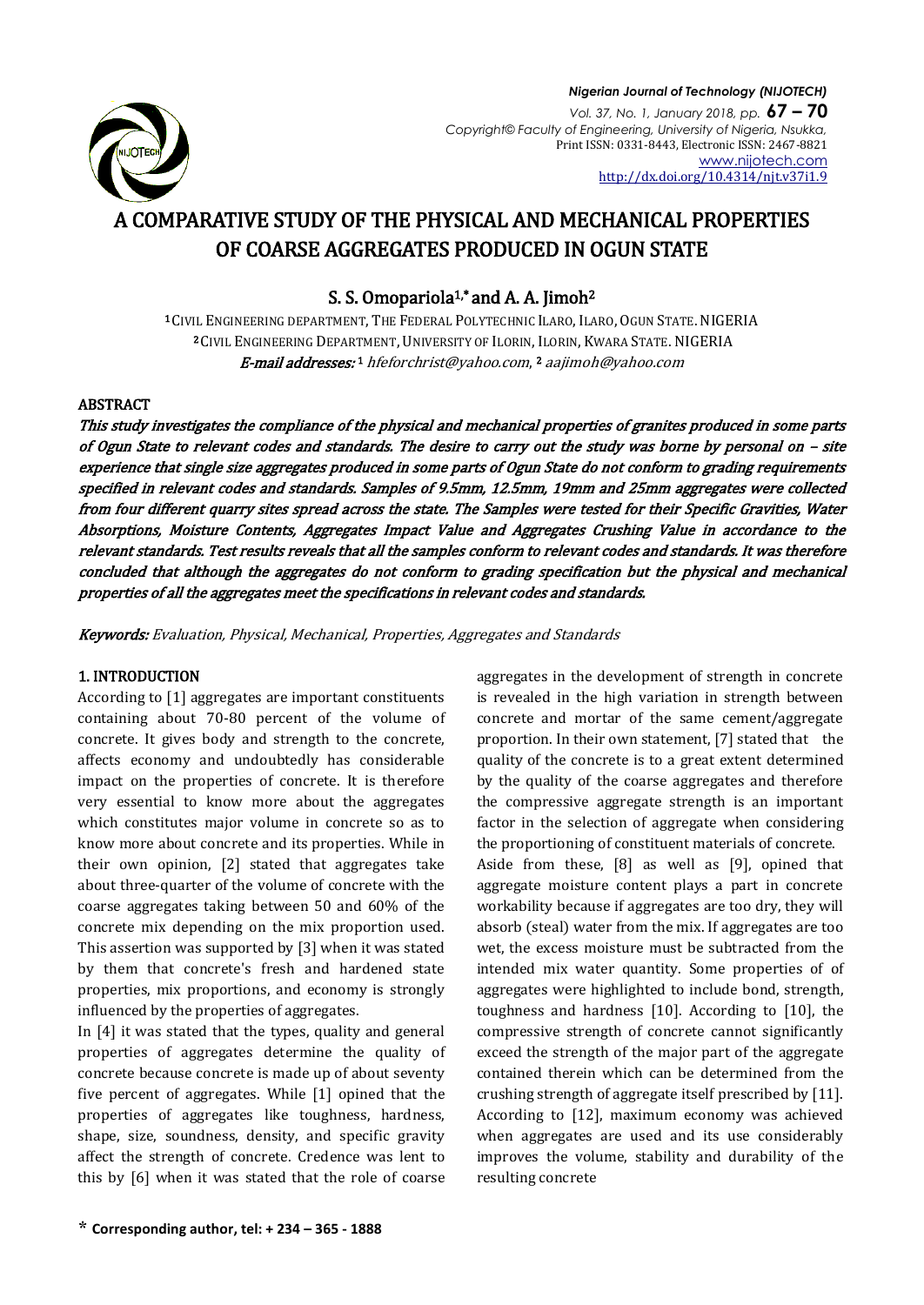

Figure.1: Map of Ogun State Indicating Location of collection of samples

In the opinion of [10] the resistance of aggregate to failure by impact is referred to as the toughness and the value is obtained by determining the impact value (AIV) of bulk aggregate. The test is as described in [11].

# 2. METHODOLOGY

Figure 1 is the map of the study area which is Ogun State in Nigeria. It is located between longitude 3°35′E and latitude  $7000'N$  with landmass of  $16,980.55km^2$ and a population of about 3,751,140.

Granite samples were procured from four different quarry sites spread across three of the four geopolitical zones of the state. The quarry sites are at Omoologede along Abeokuta – Igboora road and Papa Adeosun along Abeokuta – Ibadan road in Abeokuta North Local Government Area and Odeda Local Government Area respectively, both in Egba geopolitical zone of the state. The two others are at Ishara in Remo North Local Government Area and Ago – Iwoye in Ijebu North Local Government Area in Remo and Ijebu geopolitical zones respectively. The absence of quarry sites in Yewa/Awori geopolitical zone of the state was responsible for its exclusion.

The physical properties considered for laboratory tests are specific gravity, water absorption and moisture content which was carried out in accordance with [1] and [13]. The specific gravity (SG) and absorption (ABS) were then calculated using the equations (1) and (2) respectively, while the moisture content was evaluated using equation (3).

$$
SG = \frac{A}{B - C}
$$
(1)

$$
ABS = \frac{B-A}{A} \times 100\%
$$
 (2)

Where A is weight of oven-dry sample in air (g), B is weight of SSD sample in air (g) and C is the weight of SSD sample in water.

Moisture Content MC in (% dry mass) is goiven by:

$$
MC = \frac{(M2 - M3)}{(M2 - M1)} \times 100\% \tag{3}
$$

The result is reported to the nearest 0.1% of the dry weight. While the mechanical properties tested are Aggregate Impact Value (AIV) evaluated in accordance with the specifications in [14] and Aggregate Crushing Value (ACV) evaluated in accordance with the specifications in [15]. The percentage fines is given by:

$$
Percentage \text{ } fitness = \frac{B \times 100}{A} \qquad (4)
$$

In  $(4)$  A is the mass of surface-dry sample  $(g)$  and B is the mass of the fraction passing the 2.36 mm sieve (g).

# 3. RESULTS AND DISCUSSION

The results and findings from the study are presented below.

### 3.1 Specific Gravity

Figure 1 is the value of the specific gravity of all the different sizes of aggregates for all quarry sites. The values contained therein indicates that the specific gravity of all the different sizes of aggregates for all quarry sites are within the limits of 2.4 – 3.0 stated in literature [1, 4, 16, 17]. The values are also above the minimum value specified in [11]. By comparison, aggregates from both Omoologede and Ishara has the specific gravity of 2.78 which is the highest while that from Papa Adeosun has the least value of 2.63 for 9.5mm aggregates. In the case of 12.5mm, the highest value of 2.71 was recorded for aggregates from both Omoologede and Papa Adeosun with that of Ago Iwoye recording the least value of 2.66. The highest value of 2.86 was obtained for aggregates from Ago Iwoye and the least value of 2.61 was obtained for Ishara for 19mm aggregates. For 25mm aggregates, aggregates from Omoologede has the specific gravity of 2.74 which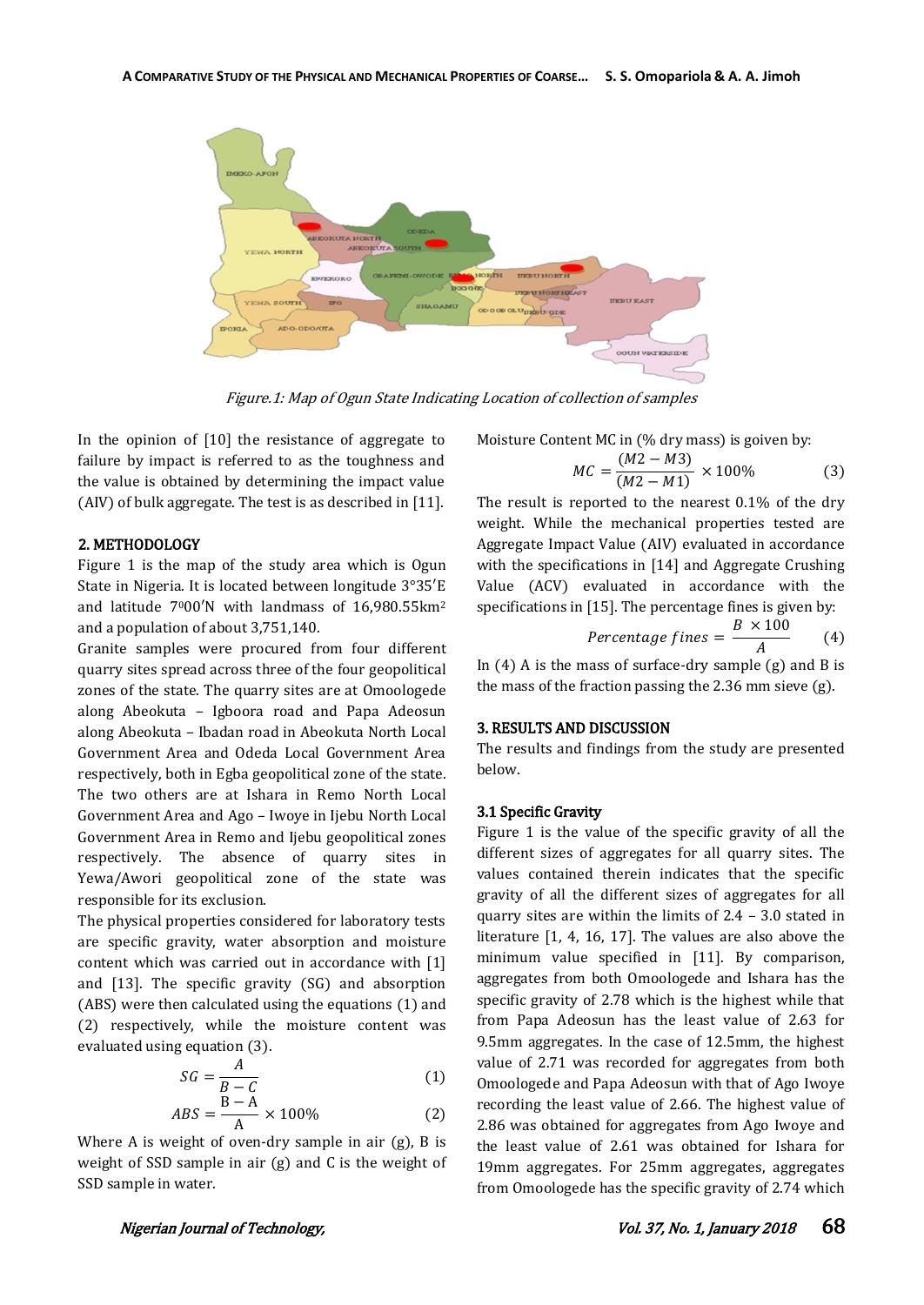is the highest while that from Papa Adeosun has the least value of 2.68.

# 3.2 Moisture Content

As can be seen in Figure 2, the moisture content for the different sizes of aggregates varies from one quarry site to another. While for 9.5mm aggregates, the aggregate from Omoologede quarry site has the highest and that from Ago – Iwoye has the lowest. In the case of 12.5mm and 19mm aggregates, aggregates from Ago – Iwoye quarry site has the highest and that from Ishara has the lowest. For 25mm aggregates, aggregate from Papa Adeosun quarry site has the highest and that from Ago – Iwoye has the lowest. It can also be observed that the moisture content decreases as the aggregate size reduces for all the quarry sites except for that of Ago Iwoye where that of 12.5mm is higher than that of 9.5mm. However, the values of moisture content for all the coarse aggregate falls within the limits stipulated in previous literatures. In [18] it was stated that the moisture content can range from less than one percent in gravel to up to 40 percent in very porous sandstone and expanded shale. The moisture content of all the aggregates obtained from the various quarry sites fall below the recommended value of 3% as specified in [17].



Figure 2: Values of Specific Gravity of different Aggregate Sizes from Various Quarry Sites



Figure 4: Values of Water Absorption of Different Aggregate Sizes from Various Quarry Sites

# 3.3 Water Absorption

The values indicated in figure 3 indicates that the water absorption of all the different sizes of aggregates for all quarry sites are within the limits of  $1\% - 3\%$  stated in literature and British Standards [11, 18 – 21]. It therefore follows that all the aggregates tested have very low water absorption values and hence are very suitable for concreting works. Comparatively, the aggregate from Ishara quarry site has the highest water absorption value and that from Omoologede has the lowest value for 9.5mm aggregate sizes. In the case of 12.5mm aggregates, that from Ago – Iwoye quarry site has the highest and that from Ishara has the lowest. For 25mm aggregates, aggregate from Papa Adeosun quarry site has the highest and that from Ago – Iwoye has the lowest.

# 3.4 Aggregate Impact Value and Aggregate Crushing Value

Values from figure 4 indicates that the Aggregates Impact Value of all the different sizes of aggregates for all quarry sites are lesser than 30% value stated in literature and British Standards [6, 11] and specified in [10].

It therefore follows that Aggregates Impact Value of all the aggregates tested are very suitable for concreting works.



Figure 3. Values of Moisture Content of different Aggregate Sizes from Various Quarry Sites